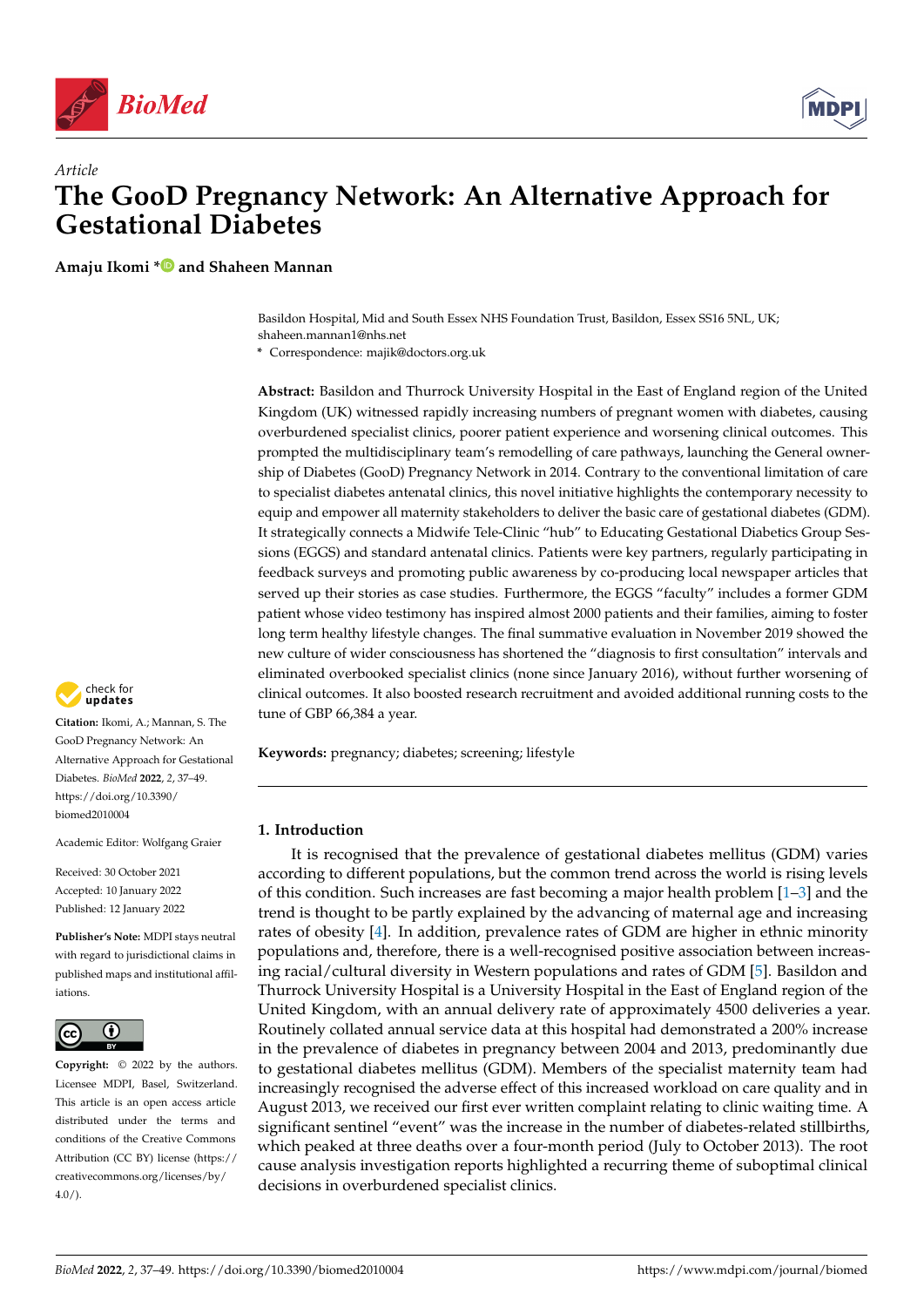Once concerns were formally raised, a multidisciplinary scoping team was set up to assess the scale of the problem and examine for possible contributing factors, with a view to finding a way forward. This team consisted of a consultant obstetrician, a consultant diabetologist, a specialist diabetes midwife and a specialist diabetes nurse. For a better understanding of the scale of our caseload challenge, the team reviewed the routinely collated maternity diabetes service data for 2013 and the 2013 Public Health England Local Authority Health Profile report for our catchment population. In the UK, Public Health England was an executive agency of the Department of Health and Social Care in England tasked to protect and improve health and wellbeing and reduce health inequalities. This agency was responsible for the production of Local Authority Health Profiles reports that provide an overview of health for each local district in England. The reports contain data on a range of indicators for local populations, highlighting issues that can affect health in each locality. The profiles are intended to help local government and health services make plans to improve the health of their local population and reduce health inequalities.

The team review of our local data came up with some stark findings. The first significant revelation was that the year had marked a major inflection point in our prevalence of diabetes in pregnancy, rising from 67.3 per 1000 deliveries in 2012 to 91.6 per 1000 in 2013.

The second noteworthy finding was that national census data (2001–2011) had demonstrated a three-fold increase in the proportion of ethnic minority residents locally [\[6\]](#page-11-4). In our catchment population of Thurrock, the proportion of ethnic minority residents (Asian, African, Caribbean, Mixed and Other) had risen from 6.1% in 2001 to 18.4% in 2011. This rate of increase was faster than the national average and the trend was predicted to continue. The trend held significance, as the younger child-bearing generation was clearly more ethnically diverse compared to their parents and the data showed that many of the ethnic minority groups were displaying a higher prevalence of obesity (21.5–29.4%) than the national average (19.8%). The variation in obesity prevalence extended across all age groups, including children [\[7\]](#page-11-5) (p. 7).

The final concern was an ongoing rise in the overall rate of adult obesity. This trend dated back to 2006 and culminated as worse than the national average in the 2013 health profile reports for both the Thurrock and Basildon districts we serve [\[8](#page-11-6)[,9\]](#page-11-7). They reported that 28.1% and 26.7% of adults in Thurrock and Basildon, respectively, were obese compared to the national average of 24.2%. This trend remained evident and was highlighted in Thurrock Council's Joint Strategic Needs Assessment report on "Whole Systems Obesity" in 2017 [\[7\]](#page-11-5). It showed that between 2013 and 2015, the problem of obesity remained alarmingly high in Thurrock, with 69.4% of adults registered as overweight or obese, compared to the England average of 61.3%. Sadly, by 2019, there was still no sign of abatement, with the 2019 health profile reports showing that 72.8% and 69% of adults in Basildon and Thurrock respectively, were overweight or obese compared to a national average of 62% [\[10,](#page-11-8)[11\]](#page-11-9).

Due to the emerging picture, further increases in the caseload of our diabetes antenatal service were strongly predicted. UK national guidelines [\[12\]](#page-11-10) state that all diabetic patients in pregnancy should be routinely reviewed in a specialist diabetes antenatal clinic. However, due to the already overwhelming workload, not to speak of even further anticipated increases due to the local demographic trends, the team realised a crucial need to adapt the service to meet the needs of the increasingly diverse community it served. We, therefore, set ourselves the pertinent challenge of an unfunded remodelling of care pathways to safely deal with increasing caseloads. At a time of ever-widening gaps between hospital income and expenditure, we knew we faced a significant hurdle but also realised that not addressing the issue would potentially be detrimental to long-term patient safety and experience as well as the reputation of our maternity unit. This fuelled a decision to embrace innovation and apply quality improvement (QI) methodology in trying to find a solution.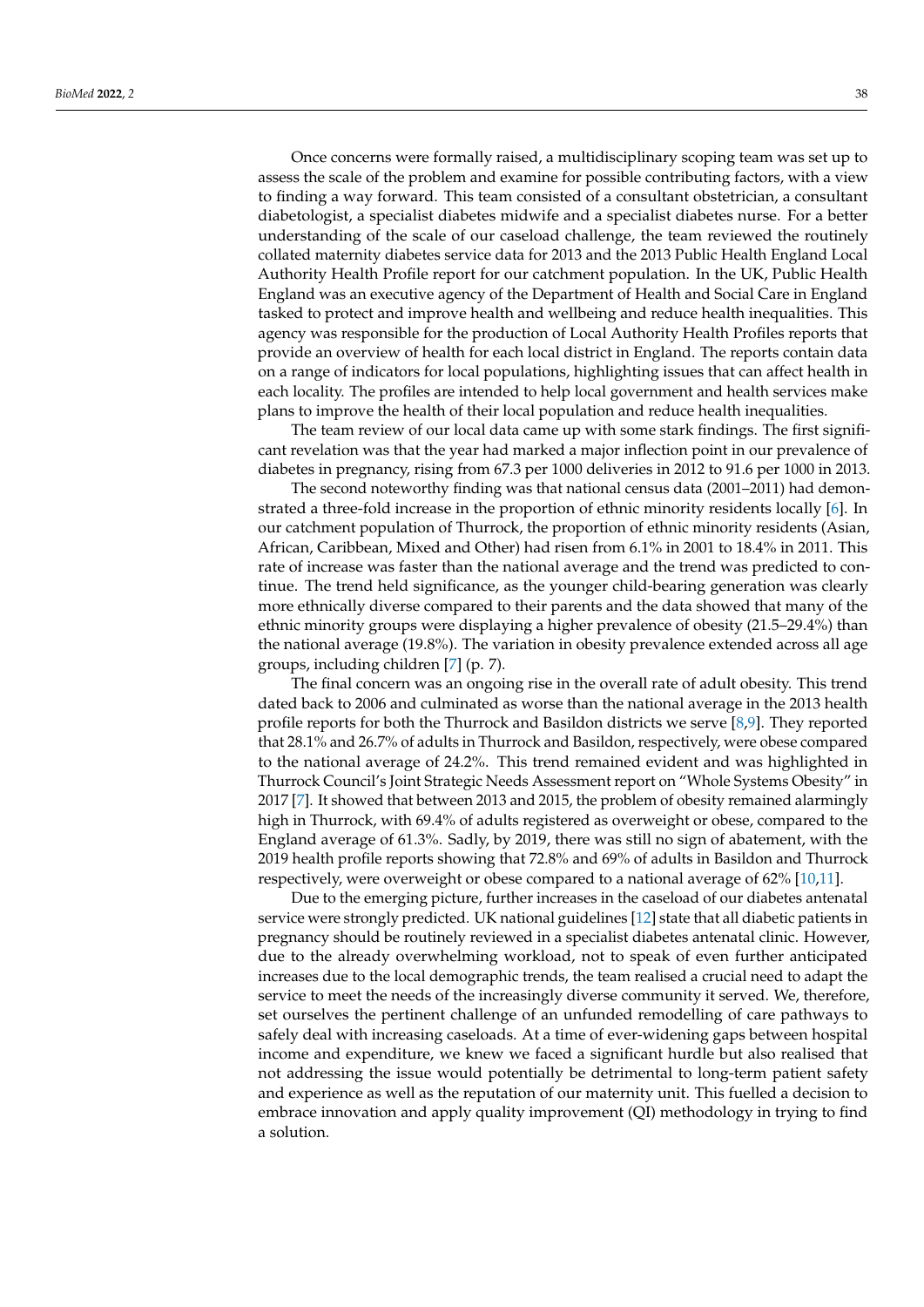### **2. Materials and Methods**

## *2.1. Design*

The primary objective was to reduce the rate of overbooked specialist diabetes antenatal clinics and the rate of delays in first clinic appointments following a diagnosis of GDM. The second objective was to ensure that any implemented interventions did not result in the worsening of relevant clinical outcomes that were routinely collated as part of the hospital annual service data. These clinical outcomes were therefore regarded as balancing measures, whereby the monitoring of these outcomes would help to ensure that our interventions did not have an unacceptable safety profile. Irrespective of achieving the primary objective, an associated negative trend in any of the balancing measures was judged to be counterproductive. It was therefore agreed from the outset that without positive or static trends in the balancing measures, the project could not be deemed a success.

Following the implementation of our planned interventions, we applied plan, do, study, act (PDSA) cycles [\[13\]](#page-11-11) as our QI methodology tool for formative evaluation, and this enabled prospective adjustments during the project time frame.

The definitive final summative evaluation was done in November 2019. The setting for this evaluation was our maternity unit, with an outreach that included community midwifery clinics. The subjects were patients with a working diagnosis of diabetes in pregnancy based on the 2010 International Association of Diabetes and Pregnancy Study Groups (IADPSG)/World Health Organisation (WHO) 2013 [\[14,](#page-11-12)[15\]](#page-11-13) diagnostic criteria between January 2014 and December 2018. The evaluation involved annual reviews of routinely collected data and consisted of 2970 diabetic pregnancy outcomes and corresponding outpatient clinic logs.

#### *2.2. Measurement*

The team gleaned baseline information by analysing routinely collated maternity diabetes service data and selected the problematic indicators in the 2013 dataset to constitute a list of chosen measures for monitoring as part of the evaluation process.

The selected process measures were the percentage of months every 6 months when specialist clinic capacity (90 clinic slots per month) was exceeded, and the rate of first clinic attendance within 7 days of GDM diagnosis. The selected clinical outcome measures (balancing measures) were the live birth rate in Type 1 and 2 diabetics, big baby (birth weight > 4 kg) and caesarean section rates in GDM cases.

At the outset, the listed process measures were reviewed every 3–6 months and for the balancing measures, this was done yearly unless earlier reviews were warranted based on safety incident reports. All results were plotted sequentially to aid the visualisation of trends and reported in shared annual service reports, each detailing the range of the plan, do, study, act (PDSA) activities for the year.

For the patient feedback survey, we used a locally designed questionnaire (Supplementary Materials) that included closed satisfaction statements, and response choices were based on a five-point Likert scale, ranging from 1 (strongly disagree) to 5 (strongly agree). This type of scale was used because it is easily understood by respondents, is useful for gauging opinions and feelings, and offers the option of negatively worded responses. The questionnaire also provided an optional section for open-ended comments. When it came to analysing the questionnaire responses, the main focus was on statements 2–5, which dealt with the four main educational objectives, including psychological adjustment. As this was not a validated questionnaire, a total score was not created for each respondent, and the results for each question were analysed separately.

### *2.3. Intervention Strategy*

This consisted of 3 work streams that ran in parallel throughout the duration of the project.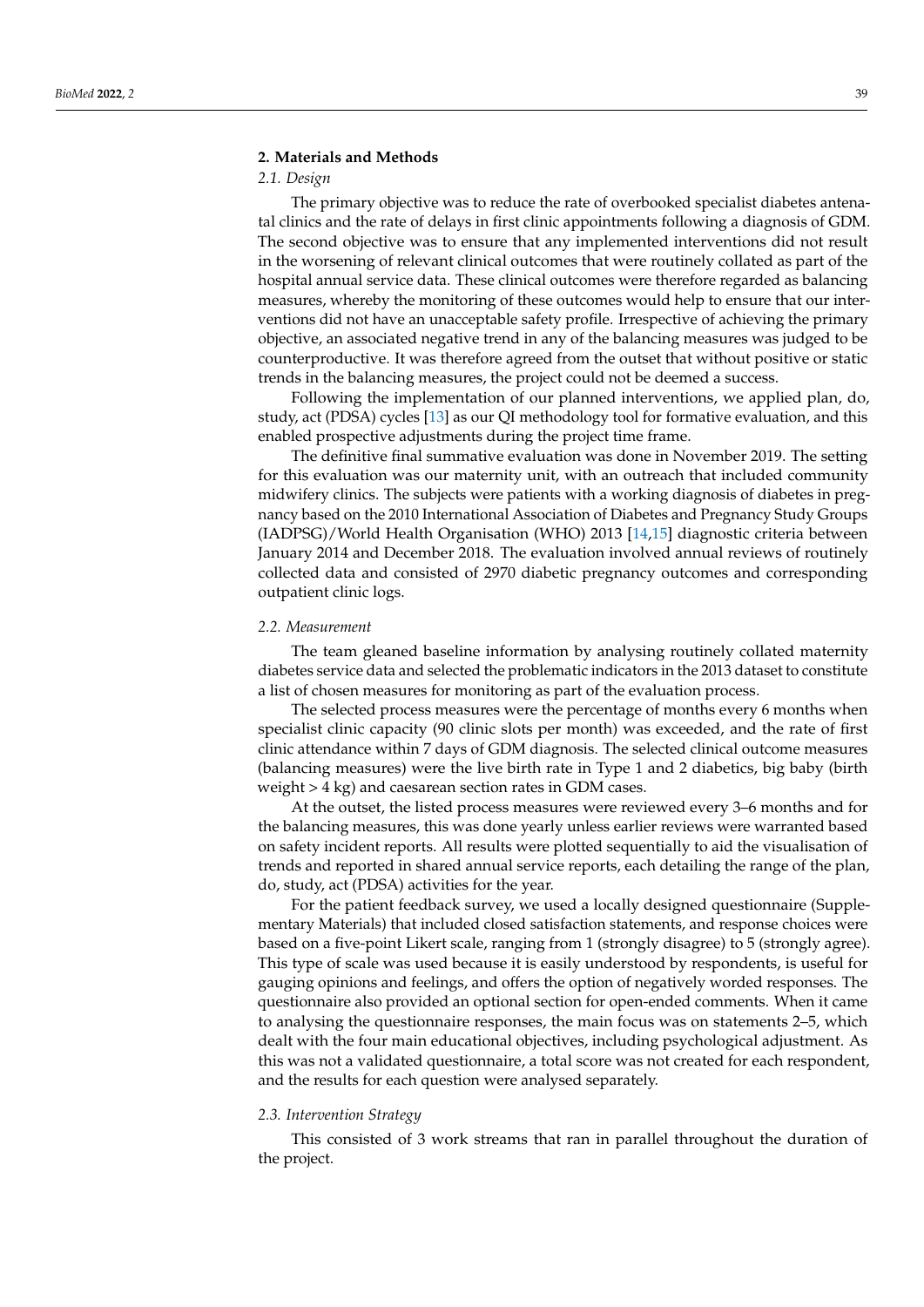1. Remodelling and implementation of a new care pathway:

The first step was a series of brainstorming meetings of the multidisciplinary team members, and this conceived the idea of the General ownership of Diabetes (GooD) pregnancy network, an innovative initiative that emphasises the contemporary necessity to equip and empower all maternity stakeholders to deliver the basic management requirements of gestational diabetes. Contrary to the conventional limitation of care to specialist diabetes antenatal clinics, it advocates setting up a service hub of midwife-led tele-consultation clinics and the strategic linkage of these to group clinics (Educating Gestational diabetics Group Sessions—EGGS) [\[16](#page-11-14)[–19\]](#page-11-15), specialist clinics and standard antenatal clinics, thereby creating a shared care network. We then took a bottom-up approach by informally engaging with both staff (including community midwives and line managers) and patients about this idea, towards the end of 2013. The majority were positively receptive to the proposal, and these discussions informed the final decision to implement this new care framework in January 2014. After the initial set up, a pilot questionnaire-based feedback report from 17 service users (January–March 2014) showed 100% preferred the option of tele-consultation to physical attendance. An overriding theme of greater patient convenience based on time off work, childcare arrangements, and parking costs became evident. From March 2014 onwards, we proceeded to embed the new pathway and outlined a five-year timeframe, during which we aimed to hopefully demonstrate longer-term benefits and sustainability of the new initiative.

### 2. Staff engagement and behavioural change:

Initial consultations with general staff members of the maternity workforce highlighted a need to widen consciousness and clinical knowledge of GDM to enable a positive impact of the new shared care pathway. This proved to be our biggest challenge, especially as management had declined our request to incorporate this domain of care into the mandatory training programme. We coped by grasping "windows of educational opportunity", such as a rotational attendance of specialist clinics (including EGGS) by non-specialist staff, remote support for non-specialist staff by the specialist team, selecting and training diabetes champions in all clinical areas, holding weekly multidisciplinary team meetings with an open invitation to non-specialist staff members, launching a departmental poster campaign reminding all staff to routinely enquire about glycaemic control when in contact with diabetic women and to escalate when necessary, general circulation of diabetes annual reports, and the development and implementation of home-grown decision support aids. The Diabetes-Related Risk in Pregnancy (DRRiP) score is our simple checklist tool that converts the evaluation of discrete clinical parameters into a single composite score, thus creating a common language between patients, midwives, and doctors. Diabetes and latest delivery date (DIALD) is our decision aid that stipulates the timing of delivery according to the emerging clinical picture.

### 3. Collaboration with patients:

Public health data shows that after delivery, women from Basildon and Thurrock face a greater risk of cardiometabolic complications and lower life expectancy. For this reason, we decided to make public engagement a crucial component of this initiative and made a commitment to Patients and Public Involvement and Engagement (PPIE) [\[20\]](#page-11-16). After the pilot survey confirmed a collective endorsement of the new tele-consultation service, all GDM patients were routinely offered participation in feedback surveys, revealing the consequential extent of empowerment and psychological adjustment following the group sessions. Furthermore, patients joined to co-produce a series of 5 newspaper articles since 2015, serving up their stories as case studies promoting "general ownership". Meaningful public engagement was also evident in 10,882 views of our 2016 social media post and, as a direct consequence, the EGGS group clinic "faculty" has since included a former GDM patient. Her involvement has enabled the group clinics to always end on an encouraging note by showing a short film of her testimony. Despite requiring insulin treatment 16 years earlier, she remained diabetes-free, and both her teenage children were lean and fit, reiterat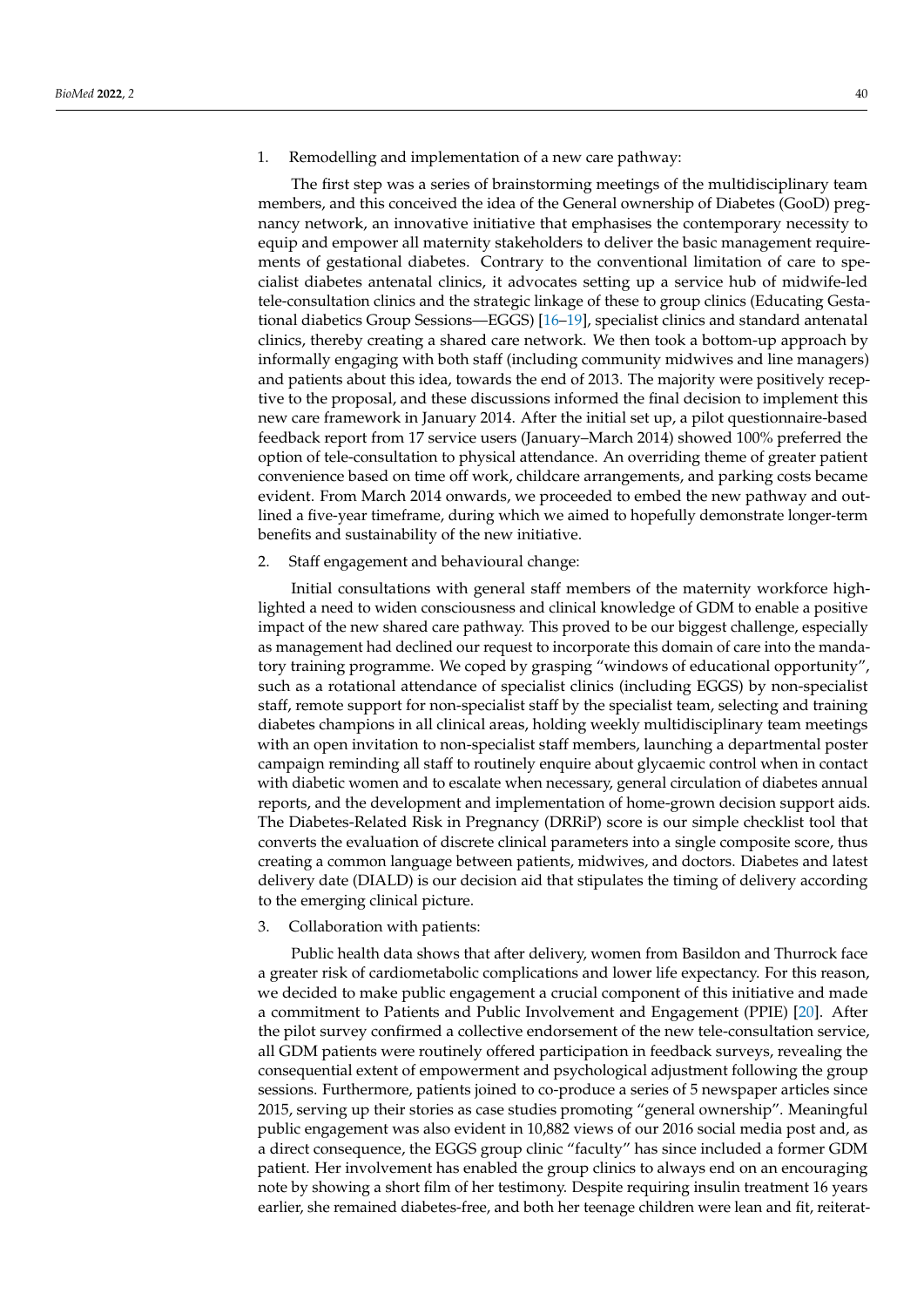ing the tangible linkage of parental lifestyle choices to childhood obesity and glycaemic impairment [\[21](#page-11-17)[–23\]](#page-11-18).

encouraging note by showing a short film of her testimony. Despite requiring insulin

## **3. Results 3. Results**

*3.1. Process Measures 3.1. Process Measures*

3.1.1. Specialist Clinic Capacity 3.1.1. Specialist Clinic Capacity

Baseline data from outpatient clinic logs showed overbooked specialist (diabetes) Baseline data from outpatient clinic logs showed overbooked specialist (diabetes) anantenatal clinics with more than 90 face to face consultations occurring every month (100%) from July to December 2013. After the implementation of the intervention strategy, the From July to Becember 2013. Their the implementation of the intervention strategy, the rate of months when specialist clinic capacity was exceeded reduced to 8/12 (66.6%) in 2014, with a further reduction to 5/12 (41.6%) in 2015, and has remained at 0% since 2016. 2014, with a further reduction to 5/12 (41.6%) in 2015, and has remained at 0% since 2016. (Figure [1\)](#page-4-0). (Figure 1). rate of months when specialist clinic capacity was exceeded reduced to  $\theta$ /2 ( $\sin 2012$ ) in  $2012$ 

<span id="page-4-0"></span>

**Figure 1.** Trend in overbooked specialist diabetes antenatal clinic rates following implementation of **Figure 1.** Trend in overbooked specialist diabetes antenatal clinic rates following implementation of the GooD Pregnancy Network in January 2014. the GooD Pregnancy Network in January 2014.

# 3.1.2. Rate of First Clinic Attendance within 7 Days of GDM Diagnosis 3.1.2. Rate of First Clinic Attendance within 7 Days of GDM Diagnosis

In February 2015, new national guidelines stipulated a new standard in ensuring first clinic attendance within 7 days of a new diagnosis of GDM [12][. Fo](#page-11-10)r this reason, this process measure was introduced as part of the monitoring programme. During the year, we noticed a gradual reduction in performance, hitting a nadir of 31.8% at the start of 2016. This speeded up our planned introduction of group clinics, which were implemented in March 2016, immediately quadrupling our weekly capacity for seeing new patients. Significant improvement was apparent by the end of the second PDSA cycle in May 2016, but this was short-lived with a subsequent nadir of 28.75% at the end of the fourth PDSA cycle in November 2016. It transpired that this was a direct consequence of the relocation of the pathology reporting system to an off-site facility, resulting in delays in the reporting of Oral Glucose Tolerance Test results. Following a resolution meeting with the relevant biochemistry team, the issues were addressed and the frequency of PDSA cycles was creased to monthly. Consequently, the attendance rate within 7 days of GDM diagnosis increased to monthly. Consequently, the attendance rate within 7 days of GDM diagnosis soared to consistently hover around 94% between February and July 2017. The details are soared to consistently hover around 94% between February and July 2017. The details are shown in Figur[e 2](#page-5-0). shown in Figure 2.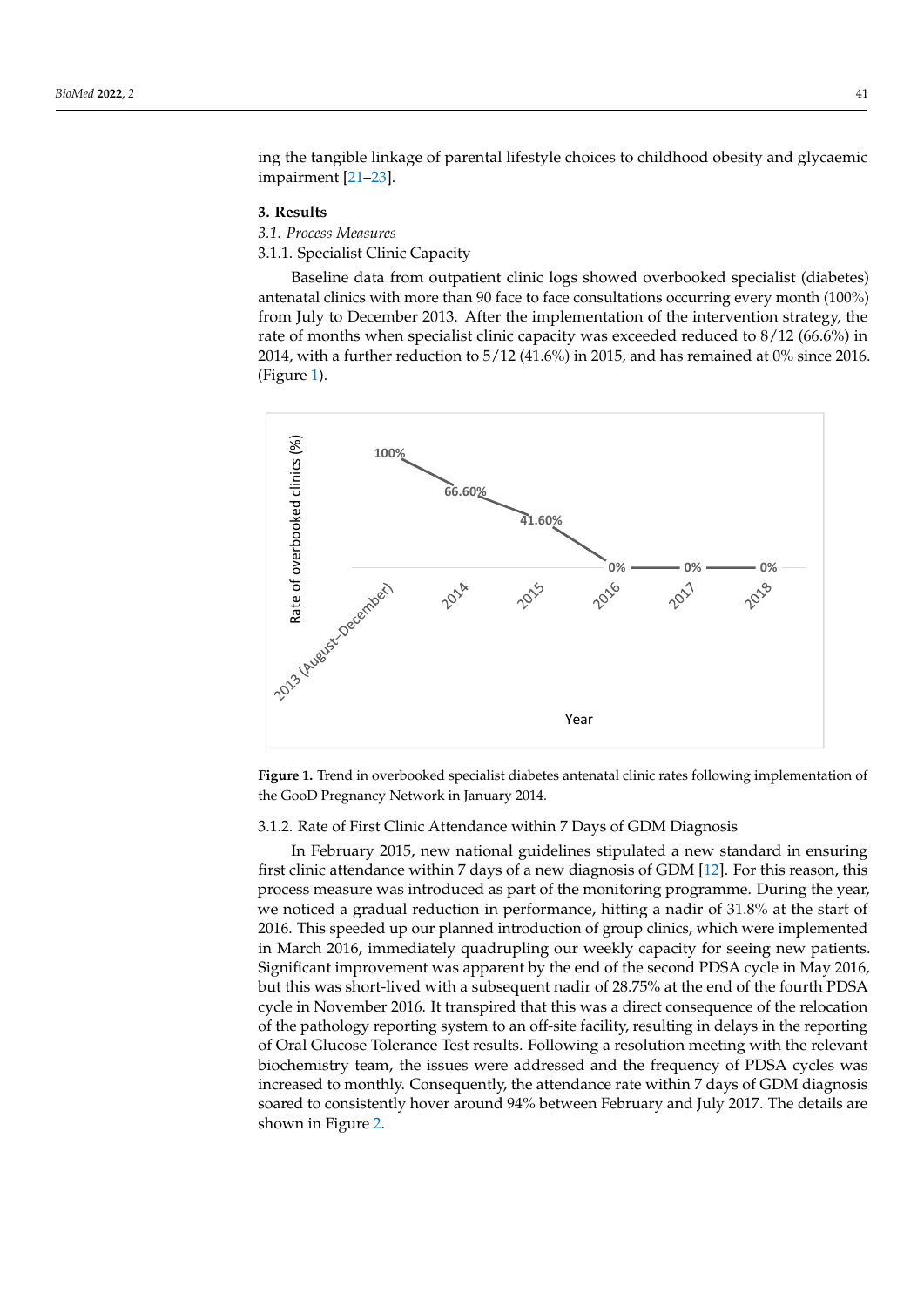<span id="page-5-0"></span>

**Figure 2.** Trend in rate of first clinic appointment within 7 days of a new diagnosis of GDM, before **Figure 2.** Trend in rate of first clinic appointment within 7 days of a new diagnosis of GDM, before and following implementation of group clinics in March 2016. and following implementation of group clinics in March 2016.

# *3.2. Balancing Clinical Outcome Measures 3.2. Balancing Clinical Outcome Measures*

# 3.2.1. Live Birth Rates in Type 1 and 2 Diabetic Women 3.2.1. Live Birth Rates in Type 1 and 2 Diabetic Women

Baseline annual outcome data unveiled our lowest ever live birth rate (92.6%) in Type 1 Baseline annual outcome data unveiled our lowest ever live birth rate (92.6%) in Type and 2 diabetics (highest risk patients), significantly worse than the corresponding national 1 and 2 diabetics (highest risk patients), significantly worse than the corresponding national rate (98.6% in 2013) according to the National Pregnancy in Diabetes (NPID) Audit report rate (98.6% in 2013) according to the National Pregnancy in Diabetes (NPID) Audit report 2013 [\[24\]](#page-12-0). After implementation of the intervention strategy, the rate of live births of Type 2013 [24]. After implementation of the intervention strategy, the rate of live births of Type 1 1 and 2 diabetic women increased to "bridge the gap" in 2014 (97.3% vs. national rate of and 2 diabetic women increased to "bridge the gap" in 2014 (97.3% vs. national rate of 98.9%), and finally "hit the mark" in 2015 (100%), where it has remained since (Figure 3). 98.9%), and finally "hit the mark" in 2015 (100%), where it has remained since. (Figure [3\)](#page-5-1). Concurrently in this group of patients, there was continuous improvement in our rate of Concurrently in this group of patients, there was continuous improvement in our rate of ideal third-trimester glycaemic control (HbA1c level of <48 mmol/mol), achieving our best ideal third-trimester glycaemic control (HbA1c level of < 48 mmol/mol), achieving our best ever result of 72.7% in 2018, compared to the corresponding national rate of 57.5%. ever result of 72.7% in 2018, compared to the corresponding national rate of 57.5%.

<span id="page-5-1"></span>

**Figure 3.** Trends in live birth rates in Type 1 and 2 diabetic women following implementation of the **Figure 3.** Trends in live birth rates in Type 1 and 2 diabetic women following implementation of the GooD Pregnancy Network in January 2014. GooD Pregnancy Network in January 2014.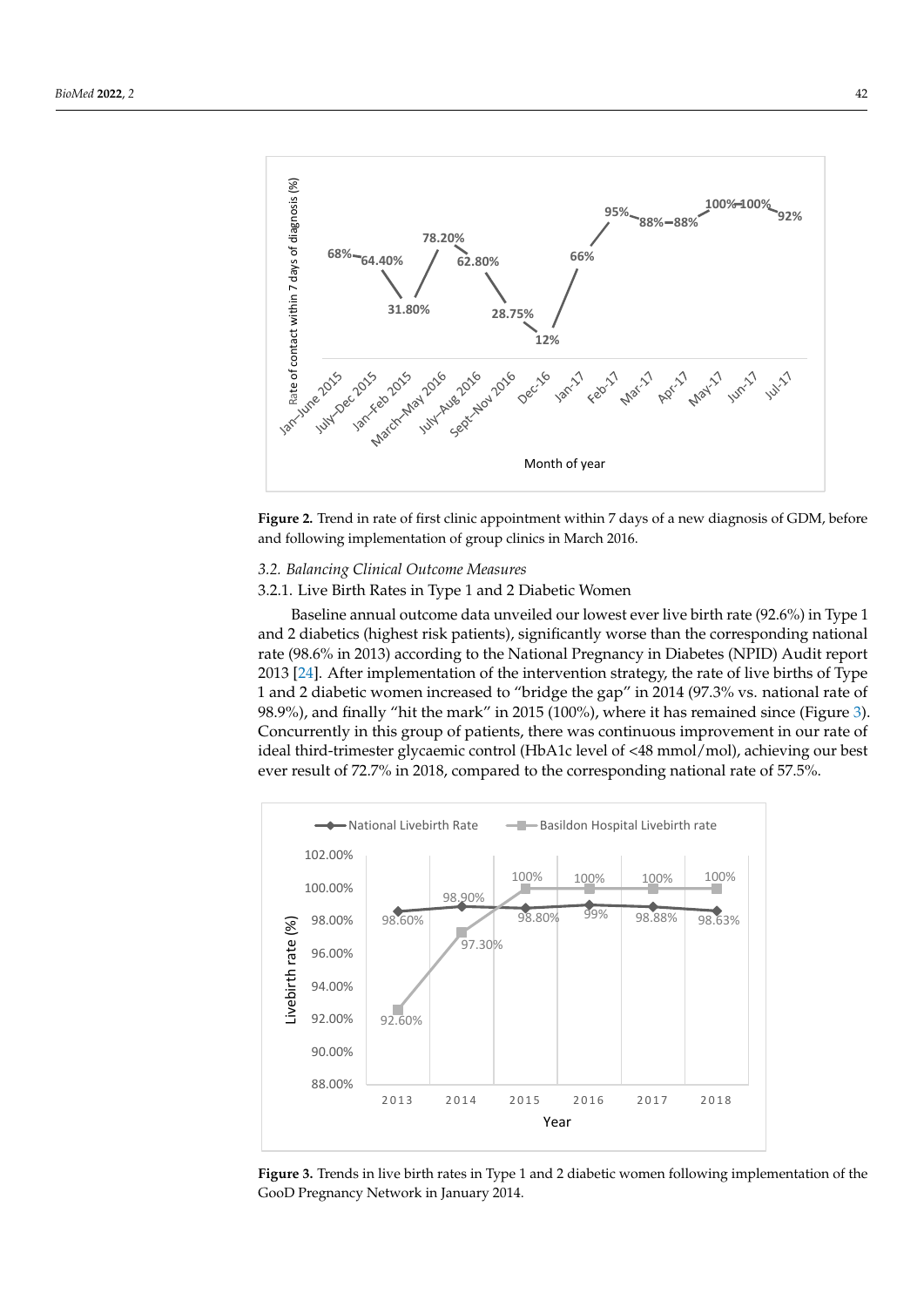3.2.2. Caesarean Section and Big Baby Rates in GDM Women 3.2.2. Caesarean Section and Big Baby Rates in GDM Women

Baseline data showed suboptimal rates of some relevant outcomes like big baby  $($ >4 kg), which occurred in 13.2% of our GDM cases, and obstetric interventions like Caesarean section, which occurred in 43% of our GDM cases. After implementation of the intervention strategy, we witnessed a downward trend in annual caesarean section and big baby rates compared to the 2013 baseline, averaging 36.9% and 7.7%, respectively, between 2014 and 2018. (Figure 4). The levelling up of the downward trend of both rates noticeably 2014 and 2018. (Figur[e 4](#page-6-0)). The levelling up of the downward trend of both rates noticeably seemed to be related to a reduction in the rate of pharmacological treatment after 2016. seemed to be related to a reduction in the rate of pharmacological treatment after 2016. Subsequently, team reflection about this finding has resulted in a strategic lowering of our Subsequently, team reflection about this finding has resulted in a strategic lowering of our threshold to commence pharmacological treatment with Metformin and/or insulin. threshold to commence pharmacological treatment with Metformin and/or insulin.

<span id="page-6-0"></span>

**Figure 4.** Trends in big baby, caesarean section, and pharmacological treatment rates in gestational **Figure 4.** Trends in big baby, caesarean section, and pharmacological treatment rates in gestational diabetic women following implementation of the GooD Pregnancy Network in 2014. diabetic women following implementation of the GooD Pregnancy Network in 2014.

# 3.2.3. Patient Satisfaction 3.2.3. Patient Satisfaction

A 2017 survey of 338 GDM patients showed roughly 98% of respondents concurred A 2017 survey of 338 GDM patients showed roughly 98% of respondents concurred on the successful achievement of the four main educational objectives, including psycho-on the successful achievement of the four main educational objectives, including psychological adjustment. (Tabl[e 1](#page-6-1)). The central theme was positive engagement due to support logical adjustment. (Table 1). The central theme was positive engagement due to support received from carers. However, patients also expressed concerns about "general ownership" potentially detracting from the attentiveness of the specialist team. The 2019 survey of of 231 patients reaffirmed the previous result (Table 2) but also revealed that 96% valued 231 patients reaffirmed the previous result (Table [2\)](#page-7-0) but also revealed that 96% valued diabetes support from their routine carers. diabetes support from their routine carers.

<span id="page-6-1"></span>**Table 1.** Patient survey feedback following attendance of group clinics: distribution of Likert scale **Table 1.** Patient survey feedback following attendance of group clinics: distribution of Likert scale responses by 338 respondents in 2017. responses by 338 respondents in 2017.

| <b>Closed Statement</b>                                                                                | <b>Strongly Agree or Agree</b> | Neither Agree nor Disagree | Disagree or Strongly Disagree |
|--------------------------------------------------------------------------------------------------------|--------------------------------|----------------------------|-------------------------------|
| My understanding of healthy eating for<br>gestational diabetes has improved<br>following this session. | 332/338 (98.2%)                | $6/338(1.8\%)$             | $0/338(0\%)$                  |
| I understand how to use a blood glucose<br>monitor after this session.                                 | 332/338 (98.2%)                | $4/338(1.2\%)$             | $2/338(0.6\%)$                |
| The session met my expectations.                                                                       | 329/338 (97.3%)                | $9/338(2.7\%)$             | $0/338(0\%)$                  |
| I feel confident about making positive<br>changes for gestational diabetes.                            | 333/338 (98.5%)                | $5/338(1.5\%)$             | $0/338(0\%)$                  |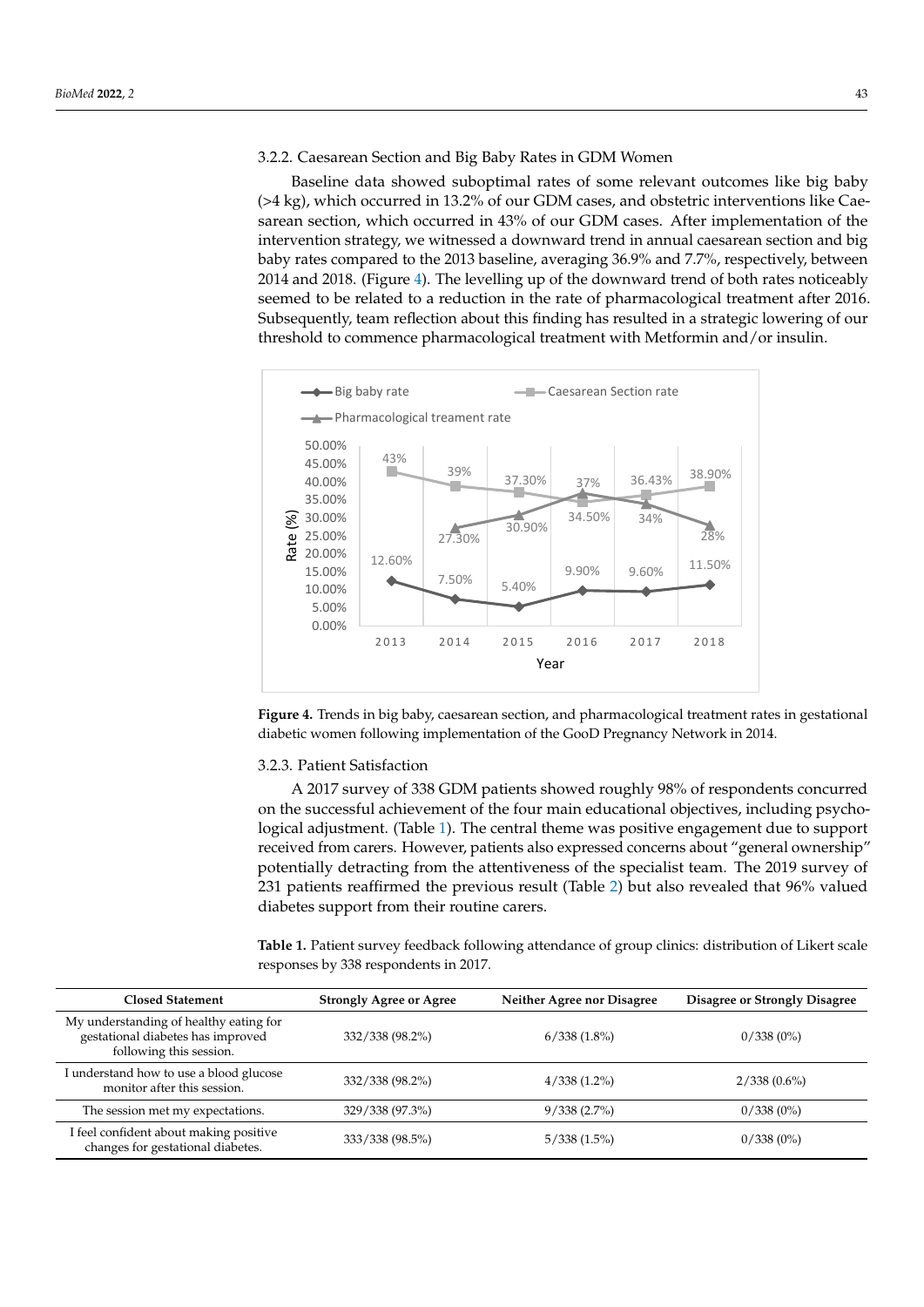| <b>Closed Statement</b>                                                                                | <b>Strongly Agree or Agree</b> | Neither Agree nor Disagree | <b>Disagree or Strongly Disagree</b> |
|--------------------------------------------------------------------------------------------------------|--------------------------------|----------------------------|--------------------------------------|
| My understanding of healthy eating for<br>gestational diabetes has improved<br>following this session. | 223/231 (96.5%)                | 7/231(3%)                  | $1/231(0.5\%)$                       |
| I understand how to use a blood glucose<br>monitor after this session.                                 | 231/231 (100%)                 | $0/231(0\%)$               | $0/231(0\%)$                         |
| The session met my expectations.                                                                       | 226/231 (97.8%)                | $5/231(2.2\%)$             | $0/231(0\%)$                         |
| I feel confident about making positive<br>changes for gestational diabetes.                            | 225/231 (97.4%)                | 6/231(2.6%)                | $0/231(0\%)$                         |

<span id="page-7-0"></span>**Table 2.** Patient survey feedback following attendance of group clinics: distribution of Likert scale responses by 231 respondents in 2019.

### 3.2.4. Additional Observations

The camaraderie of the group clinic also boosted recruitment to national research studies. For example, for the Diabetes Alliance for Research in England (DARE) study [\[25\]](#page-12-1), this clinic enrolled 640 (38%) of the hospital's 1677 recruits, resulting as the top recruiter in the North Thames region and fifth nationally.

There were also cost savings due to the newly implemented care pathway. Prior to the changes, all antenatal consultations were done by members of the specialist multidisciplinary diabetes team (obstetrician, diabetologist, specialist midwife, specialist nurse, and nutritionist) in specialist (diabetes) antenatal clinics. These were constantly overbooked and, conventionally, the answer to this problem would have been to increase the number of these specialist clinics to deal with the ever-increasing caseload. However, our solution of simply converting our weekly conventional "first contact" specialist (diabetes) clinic to a group clinic resulted in a four-fold increase in the clinical capacity, without any increase in the salary costs of the care providers (specialist midwife and nutritionist). By preventing the need for three additional conventional "first contact" clinics a week and taking account of the salary costs of relevant specialist care providers at the time of implementation, we calculated savings to the tune of GBP 1728 a month.

The second aspect of cost prevention was related to conducting remote tele-consultations instead of our previous practice of face-to-face first follow-up consultations in the weekly multidisciplinary specialist clinic. On average, 91 tele-consultations were performed each month, with a phone cost of GBP 259 (assuming a phone call tariff of 19p/min (landline to mobile) and fifteen-minute consultations) and midwifery time cost of GBP 450, all leading to an estimated monthly running cost of GBP 709. An equivalent number of face-to-face conventional consultations with the whole multidisciplinary team would have involved running eight additional multidisciplinary specialist clinics each month at a monthly salary cost of GBP 4513.8. This amounts to cost savings of GBP 3804.8 each month.

We retained our previous practice of scheduling all second follow-up appointments for the specialist clinic, and this was cost neutral, as this clinic was previously established and running. However, arrangements for final follow-up appointments were changed to being performed by non-specialists in standard antenatal clinics. By encouraging the use of a range of decision aids, we were able to ensure consistency in the timing of delivery by non-specialist clinicians. This final aspect of the new care pathway was also cost neutral, as the standard antenatal clinics were already established and running before the intervention strategy. In total, the costing savings were therefore estimated at GBP 66,384 a year. We realise this number may not reflect actual financial savings, as we did not reduce spending in real terms. However, the fact that improvements occurred without the usual need to increase spending represents a cost-effective approach. The cost analysis is summarised in Table [3.](#page-8-0)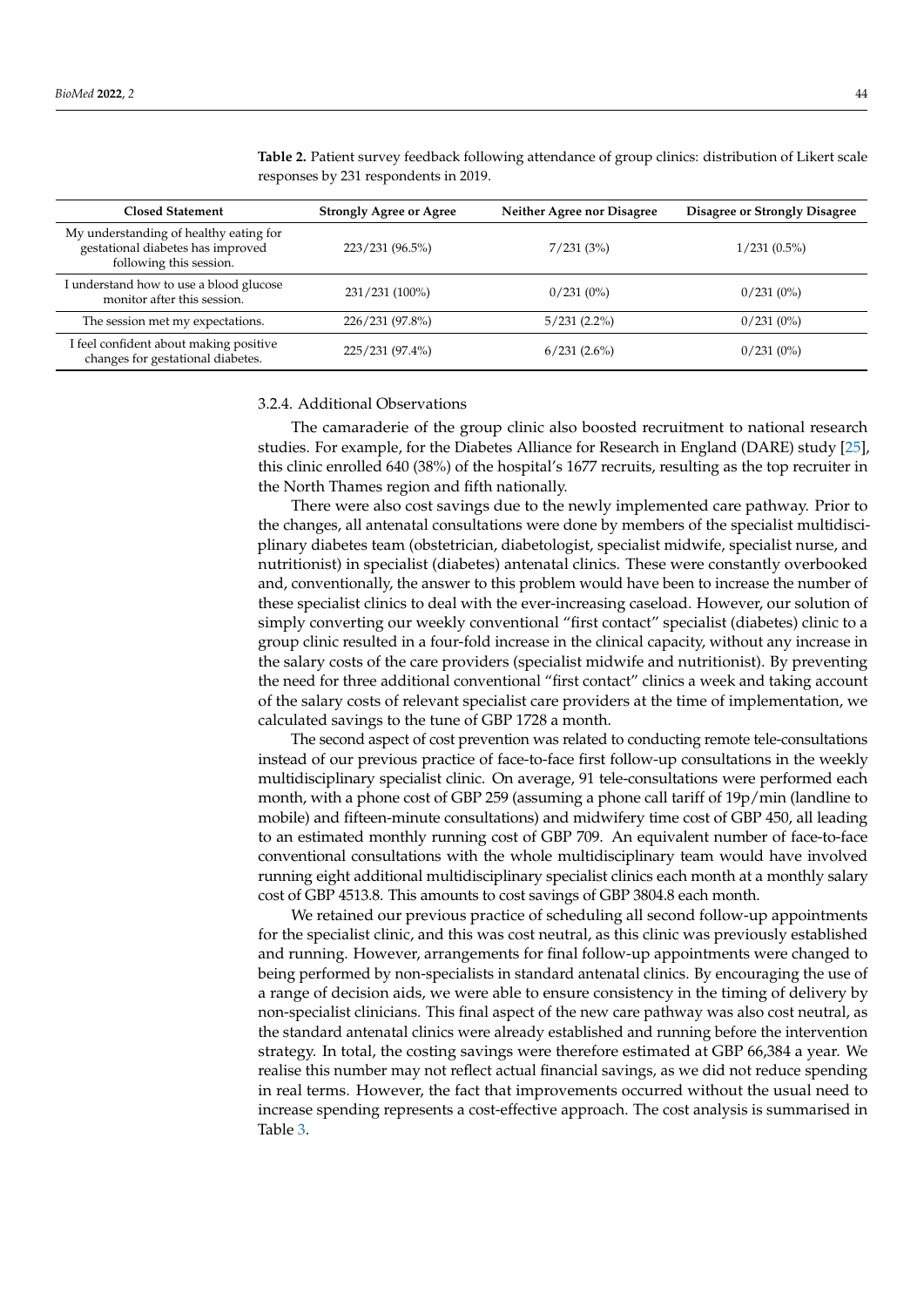| <b>Type of Appointment</b> | <b>Type of Antenatal Clinic</b> | <b>Cost Details</b>                                                                   | <b>Cost Status</b>                  |
|----------------------------|---------------------------------|---------------------------------------------------------------------------------------|-------------------------------------|
| 1st contact                | Group clinic                    | Prevented the need for<br>3 additional conventional<br>1st contact clinics a week.    | Cost savings of GBP<br>1728/month   |
| 1st follow-up              | Tele-consultation clinic        | Prevented the need for<br>8 additional multidisciplinary<br>specialist clinics/month. | Cost savings of GBP<br>3804.8/month |
| 2nd follow-up              | Specialist clinic               | Was already running.                                                                  | Cost neutral                        |
| Final follow-up            | Standard clinic                 | Was already running                                                                   | Cost neutral                        |

<span id="page-8-0"></span>**Table 3.** Cost implications of implementing the new GooD Pregnancy Network pathway.

#### 3.2.5. The Impact of the COVID-19 Crisis

Like many maternity units worldwide, the COVID-19 pandemic presented our new network structure with a number of challenges. Understandably, public health guidance mandated the cessation of group gatherings and so our first challenge was how to deal with the impact of suspending the "first contact" group clinics. We coped by creating web-based linkage for our newly diagnosed GDM patients to a video recording of the educational content of the group clinic session. However, there was still a need to return to a system of 1:1 contact to ensure the safe transfer of blood glucose testing equipment and usage instructions to patients. The situation was further compounded by the ongoing increase in the rate of obesity. In addition, ethnic minority patients now constitute 34% of our pregnant population compared to rates of only 2–8% in our closest surrounding hospitals. This led to an increased number of non-English speaking patients requiring diabetes education with the support of language interpreters, resulting in longer and more frequent conventional face-to-face consultations. Our records show the patients requiring a language interpreter originated from 14 different countries worldwide, ranging from Brazil in the west to Vietnam in the east. All these factors and the well-reported higher rates of poorer glycaemic control associated with the COVID-19 era fuelled a recognised need for more clinician time.

Fortunately, the solution lay in the fact that our network had established a teleconsultation service as far back as 2014. At that time, we had no idea that virtual consultations would become the norm during the pandemic crisis, and when it happened, we found ourselves well placed to adapt quickly. At the height of the pandemic in July 2020, we simply converted the tele-consultation service to a digital platform using wireless blood glucose meters and the GDm-Health app [\[26\]](#page-12-2). This has allowed for near real-time remote monitoring of glycaemic control in most of our patients and shortened the average time of our scheduled virtual consultations. Our records show a 44.5% reduction in virtual consultation time between January and March 2021, amounting to 85 h of released clinician time. This unblocked more time for the team to focus on the additional clinical challenges that arose due to the COVID-19 pandemic.

Another consequence of the cessation of group gatherings due to the COVID-19 pandemic was the temporary suspension of diagnostic oral glucose tolerance tests. This led the Royal College of Obstetricians and Gynaecologists (RCOG) to issue new national guidance on the diagnosis of gestational diabetes mellitus (GDM). It recommended avoiding the "gold standard" 2-h oral glucose tolerance test (OGTT), instead stipulating random glucose and  $HbA<sub>1c</sub>$  tests at booking, followed by  $HbA<sub>1c</sub>$  and fasting glucose testing (or random glucose if a fasting sample is not feasible) at 24–28 weeks' gestation [\[27\]](#page-12-3). The associated likelihood of under-diagnosis (false negatives) due to incomplete OGTTs raised our concerns about a considerable number of women potentially being left untreated.

This prompted us to apply Bayesian modelling in generating an estimate of the number of women facing this risk. We reanalysed our previously published OGTT data [\[28\]](#page-12-4), and this revealed a GDM pre-test probability of 0.182 and a negative likelihood ratio of 0.362 for an isolated normal fasting glucose result <5.1 mmol/L (WHO 2013 diagnostic threshold).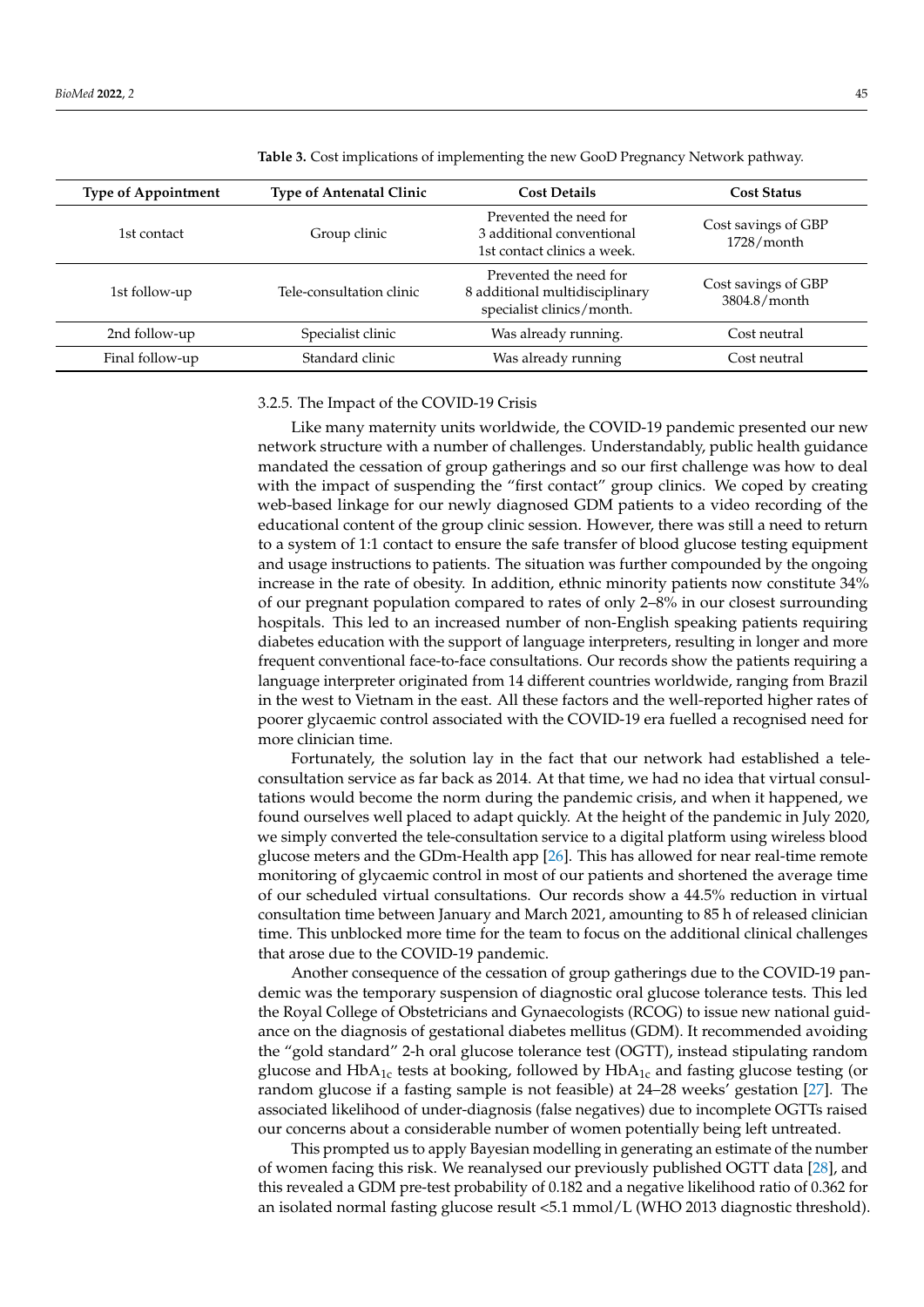These calculations were applied to the three steps of the Bayes formula and projected a failed detection rate of no greater than 7.4% if the new guidelines were to be adopted [\[29\]](#page-12-5). Under the circumstances, we judged this to be an acceptable level of under-diagnosis and therefore chose to implement the new guidelines in May 2020, also encouraging other maternity units to do the same. One year later (June 2021), we retrospectively analysed routinely collected data in our maternity database, aiming to compare GDM case numbers before and after the implementation of the new RCOG guidelines. The "expected" number of COVID-era cases was modelled with historical average yearly increases in GDM numbers. We found a close similarity between our estimated numbers of expected and actual "missed" cases (46 vs. 45), verifying the strong predictive accuracy of the Bayesian modelling exercise and, thus, upholding the suitability of the RCOG COVID-19 diagnostic pathway for our local population [\[30\]](#page-12-6).

Our experience also highlights the advantage of utilising local datasets and underlines a role for this modelling approach in meeting the evolving needs of patients at times of crisis. Furthermore, we also believe the culture of wider consciousness embedded by our GooD pregnancy network structure helped us to maximise the detection of GDM during the pandemic.

### **4. Discussion**

UK national guidelines [\[12\]](#page-11-10) stress the importance of confining the care of diabetes in pregnancy to specialist multidisciplinary antenatal clinics, so the concept of "general ownership" of diabetes in pregnancy is somewhat new. Following implementation using QI methodology, we achieved our primary objective (improved specialist clinic capacity and timely first contact for GDM patients) without any worsening of the balancing clinical outcome measures.

The strengths of this project are the reporting of patient satisfaction data, the application of PDSA cycles, and an overall time frame that provides evidence of sustainability. The main limitation is the lack of data on other neonatal morbidity outcomes, such as neonatal hypoglycaemia and admissions to neonatal intensive care units. We also recognise the limitation of not applying any statistical tests to explore the significance of the positive trend in the clinical outcomes. We deliberately omitted this step because our project was a simple before-and-after evaluation, and we were highly cognisant of the inherent bias of such evaluations in relation to clinical outcomes in the absence of an unexposed control group. For this reason, the clinical outcomes remained relegated to the status of balancing measures. That said, the noticeable positive trends were an interesting observation that now creates a fresh hypothesis that these trends may be a direct consequence of the interventions. We are of the opinion that this hypothesis should now be explored in larger prospective multi-centre-controlled trials.

Staff engagement and education proved to be our biggest challenge during this operational journey. Sadly, at the outset, the management team declined our request to incorporate this domain of care into the mandatory training programme. In hindsight, we now feel we should have worked harder at trying to convince them otherwise, as it became clear that instituting mandatory training for non-specialist clinicians before commencement would have enabled a smoother transition.

One of the criticisms of the IADPSG/WHO 2013 diagnostic criteria for GDM is the association with increased caseloads. However, the proven connection of these criteria to long-term risks of maternal and childhood glycaemic impairment [\[31,](#page-12-7)[32\]](#page-12-8) makes it a crucial component of contemporary public health initiatives for the ethnically diverse population we serve. It is especially noteworthy that during the corresponding time period (2014–2018), there was a 44% surge in the caseload of patients with diabetes in pregnancy, and our official district health profile reports showed concurrent increases in rates of overweight adults and obese children, peaking to become the highest rates in the East of England region and 10th highest of 325 national districts. This poor ranking on the health profile scale adds far-reaching value to our project as a long-term prevention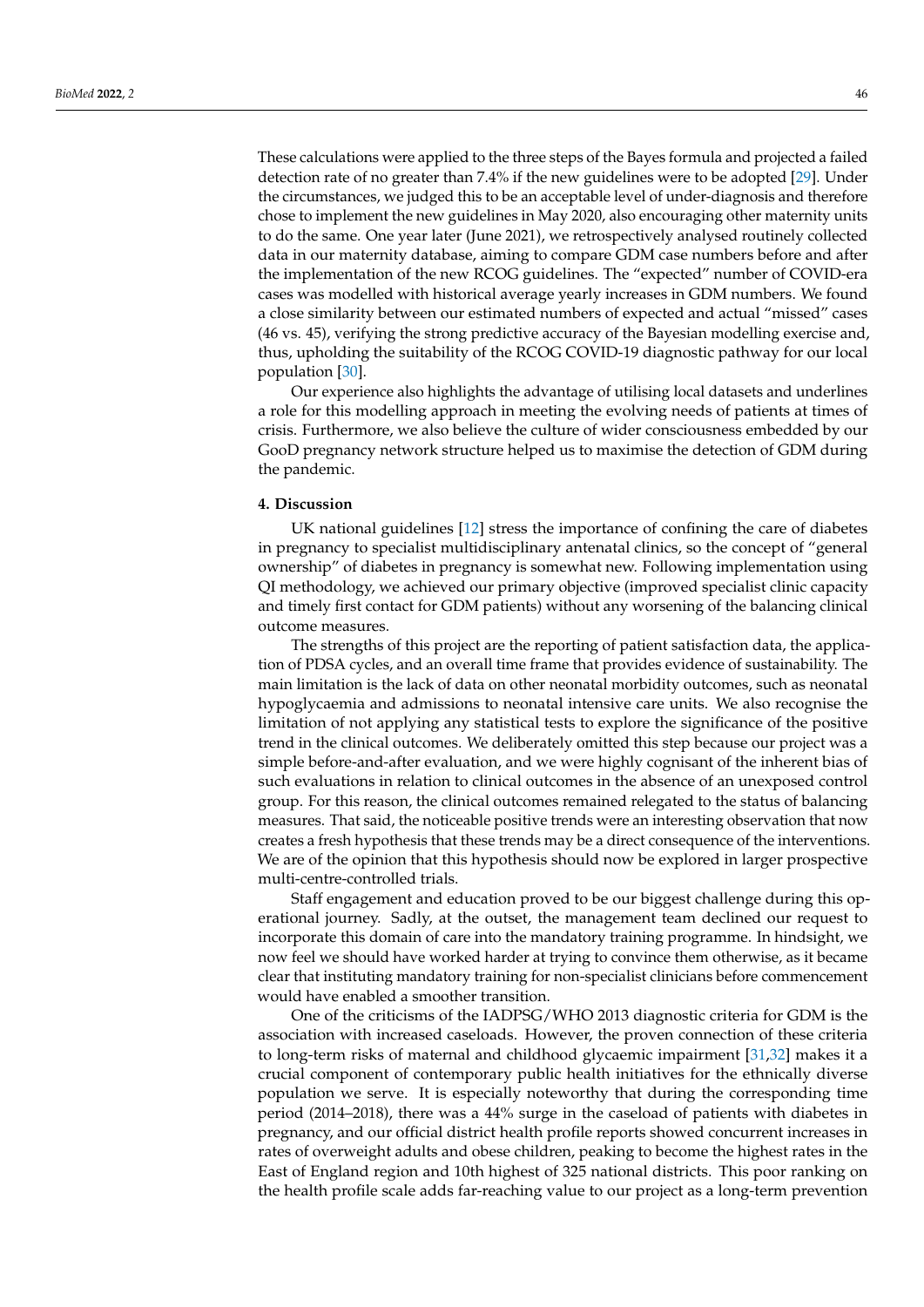initiative. Therefore, the GooD Pregnancy Network initiative offers a pragmatic balance of immediate minimal additional resource costs against the potentially markedly reduced costs of improved perinatal outcomes and long-term health. This organisational journey demonstrates the cost-effective realignment of the clinical capacity to increasing demand by minimising the duplication of care and improving patient empowerment. Furthermore, aside from upholding stipulated values of inter-professional education, the group clinic provides an additional dimension by enabling patients, partners, and professionals to learn with, from, and about each other [\[33\]](#page-12-9).

Although our maternity unit is based in the UK, we have applied the WHO 2013 diagnostic criteria for gestational diabetes since 2013 and serve a highly diverse multiethnic pregnant population. We, therefore, believe the applicability of this initiative extends well beyond the borders of the UK, and so we strongly encourage all clinicians to consider which components of the range of interventions we used would best suit the populations they serve. We also recommend linkage to publicly available information resources about the health and demographics of the local population, as we did, before proceeding with an intervention strategy.

On reviewing the contemporary literature, we found only a few published studies of antenatal group clinics for gestational diabetes [\[34](#page-12-10)[,35\]](#page-12-11). However, a common thread was that they all reported improvements in patient satisfaction, knowledge, empowerment, and other outcomes. A similar tendency to improvement was also evident when examining the literature on telemedicine usage for gestational diabetes [\[26,](#page-12-2)[36\]](#page-12-12). Our experience, therefore, adds to this growing body of evidence but offers an extra dimension by demonstrating the potential benefits of applying a composite of different elements, including active patient collaboration, to generate the kind of fundamental cultural shift that improved operational performance and has kept our service afloat during the COVID-19 pandemic. To the best of our knowledge, this report on the sustainability of a composite approach for gestational diabetes is the first of its kind in the medical literature.

In conclusion, our described inclusive network structure is an alternative care framework that offers a "right care, right place, right time" model for delivering the stipulated elements of care. It features a modified role for the specialist team that concentrates on the highest risk cases, whilst attentively overseeing the care of all others by their usual carers. Essentially, system leadership has successfully eliminated elitism by demystifying definitive care, embedding a culture of wider consciousness and connectivity that enables consistency during holistic care.

The final message is simple. "The prevalence of diabetes is set to skyrocket. Rising to this challenge requires basic involvement of all health professionals in prioritising early prevention strategies that target the parents of unborn children, embodying larger societal needs".

**Supplementary Materials:** The following are available online at [https://www.mdpi.com/article/10](https://www.mdpi.com/article/10.3390/biomed2010004/s1) [.3390/biomed2010004/s1,](https://www.mdpi.com/article/10.3390/biomed2010004/s1) Copy of questionnaire: EGGS feedback form.

**Author Contributions:** Conceptualization, A.I.; methodology, A.I.; data curation, S.M.; writing original draft preparation, A.I.; writing—review and editing, A.I. and S.M.; visualization, S.M.; supervision, A.I.; project administration, A.I. All authors have read and agreed to the published version of the manuscript.

**Funding:** This project received no external funding.

**Institutional Review Board Statement:** Ethical review and approval were not necessary, as this was not applicable to this quality improvement (QI) project.

**Informed Consent Statement:** Not applicable due to QI project.

**Data Availability Statement:** QI project, not research.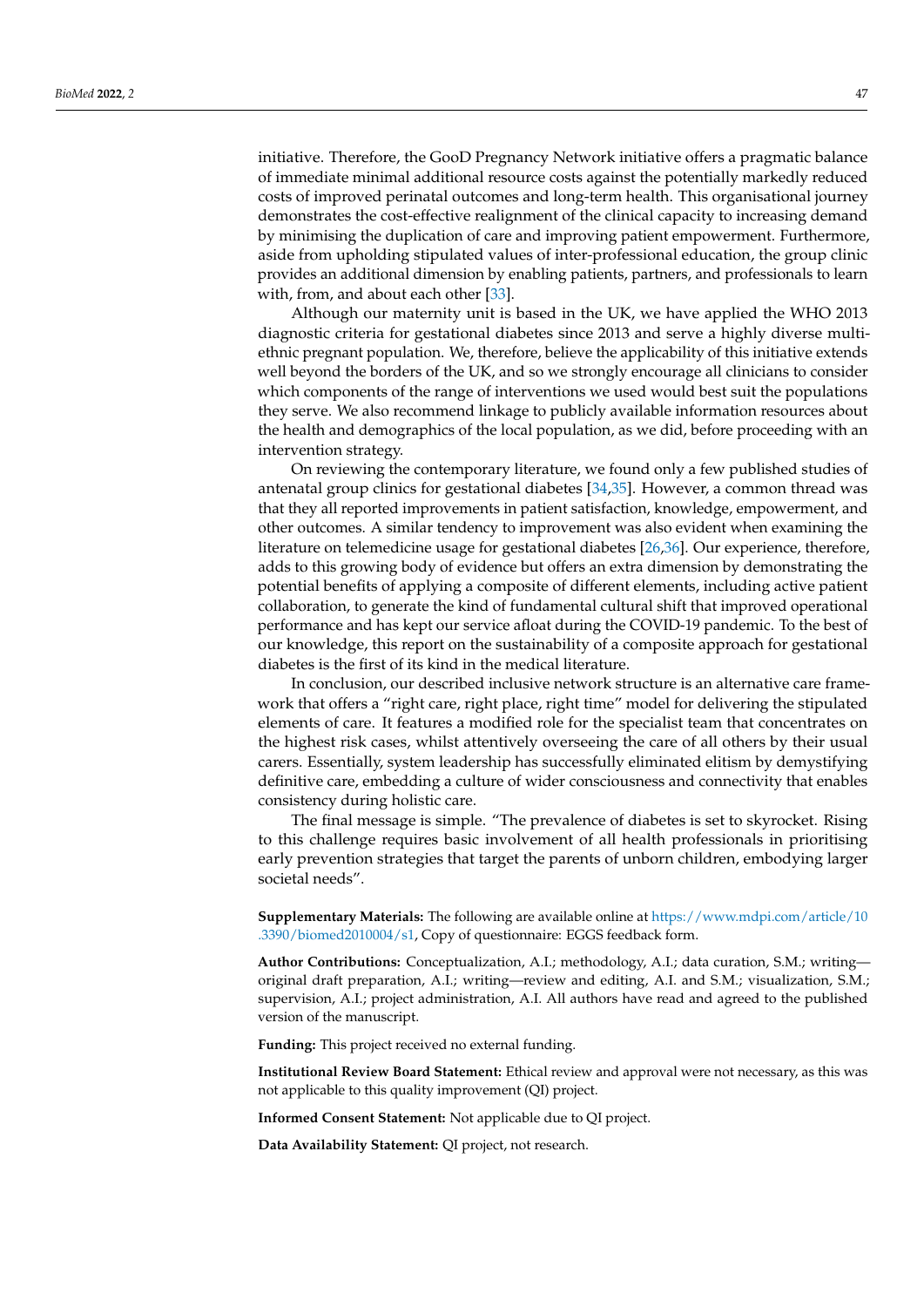**Acknowledgments:** Authors would like to acknowledge Sherri Smith, Janice Robbins, Kerry Stone, Una Kavanagh, Rehman Khan, Godwin Simon, Donna Southam, Joanne Hoare, and Suvaran Kiss for assistance with data collection, analysis, and presentation at various stages of this project.

**Conflicts of Interest:** The authors declare no conflict of interest.

### **References**

- <span id="page-11-0"></span>1. Whicher, C.; O'Neill, S.; Holt, R. Diabetes in the UK: 2019. *Diabet. Med.* **2020**, *37*, 242–247. [\[CrossRef\]](http://doi.org/10.1111/dme.14225) [\[PubMed\]](http://www.ncbi.nlm.nih.gov/pubmed/31901175)
- 2. Harding, J.; Pavkov, M.; Magliano, D.; Shaw, J.; Gregg, E. Global trends in diabetes complications: A review of current evidence. *Diabetologia* **2018**, *62*, 3–16. [\[CrossRef\]](http://doi.org/10.1007/s00125-018-4711-2) [\[PubMed\]](http://www.ncbi.nlm.nih.gov/pubmed/30171279)
- <span id="page-11-1"></span>3. Khan, M.; Hashim, M.; King, J.; Govender, R.; Mustafa, H.; Al Kaabi, J. Epidemiology of Type 2 Diabetes—Global Burden of Disease and Forecasted Trends. *J. Epidemiol. Glob. Health* **2019**, *10*, 107. [\[CrossRef\]](http://doi.org/10.2991/jegh.k.191028.001) [\[PubMed\]](http://www.ncbi.nlm.nih.gov/pubmed/32175717)
- <span id="page-11-2"></span>4. Alwash, S.M.; McIntyre, H.D.; Mamun, A. The association of general obesity and visceral body fat with the risk of gestational diabetes mellitus: Evidence from a systematic review and meta-analysis. *Obes. Res. Clin. Pract.* **2021**, *15*, 425–430. [\[CrossRef\]](http://doi.org/10.1016/j.orcp.2021.07.005)
- <span id="page-11-3"></span>5. Powe, C.E.; Carter, E.B. Racial and Ethnic Differences in Gestational Diabetes: Time to get serious. *JAMA* **2021**, *326*, 616–617. [\[CrossRef\]](http://doi.org/10.1001/jama.2021.7520) [\[PubMed\]](http://www.ncbi.nlm.nih.gov/pubmed/34402852)
- <span id="page-11-4"></span>6. Thurrock Joint Strategic Needs Assessment. *Demograhics and Population Change*, 1st ed.; Thurrock Council: Thurrock, UK, 2015; p. 15. Available online: [https://www.thurrock.gov.uk/sites/default/files/assets/documents/jsna-demographics-population-v0](https://www.thurrock.gov.uk/sites/default/files/assets/documents/jsna-demographics-population-v02.pdf) [2.pdf](https://www.thurrock.gov.uk/sites/default/files/assets/documents/jsna-demographics-population-v02.pdf) (accessed on 29 October 2021).
- <span id="page-11-5"></span>7. Thurrock Joint Strategic Needs Assessment. *Whole Systems Obesity*, 1st ed.; Thurrock Council: Thurrock, UK, 2017; p. 7. Available online: <https://www.thurrock.gov.uk/sites/default/files/assets/documents/jsna-obesity-201709-v01.pdf> (accessed on 29 October 2021).
- <span id="page-11-6"></span>8. Public Health England. *Thurrock Health Profile 2013*, 1st ed.; Public Health England: London, UK, 2013; p. 4. Available online: <https://fingertips.phe.org.uk/profile/health-profiles/data#page/13/ati/202/are/E06000034> (accessed on 29 October 2021).
- <span id="page-11-7"></span>9. Public Health England. *Basildon Health Profile 2013*, 1st ed.; Public Health England: London, UK, 2013; p. 4. Available online: <https://fingertips.phe.org.uk/profile/health-profiles/data#page/13/ati/201/are/E07000066> (accessed on 29 October 2021).
- <span id="page-11-8"></span>10. Public Health England. *Basildon Local Authority Health Profile 2019*, 1st ed.; Public Health England: London, UK, 2019; p. 4. Available online: <https://fingertips.phe.org.uk/profile/health-profiles/data#page/13/ati/201/are/E07000066> (accessed on 29 October 2021).
- <span id="page-11-9"></span>11. Public Health England. *Thurrock Local Authority Health Profile 2019*, 1st ed.; Public Health England: London, UK, 2019; p. 4. Available online: <https://fingertips.phe.org.uk/profile/health-profiles/data#page/13/ati/202/are/E06000034> (accessed on 29 October 2021).
- <span id="page-11-10"></span>12. National Institute for Health and Care Excellence (NICE). *Diabetes in Pregnancy: Management from Preconception to the Postnatal Period*; NICE: Manchester, UK, 2015; Clinical Guideline NG3. Available online: <https://www.nice.org.uk/guidance/ng3> (accessed on 29 October 2021).
- <span id="page-11-11"></span>13. NHS England and NHS Improvement. *Plan, Do, Study, Act (PDSA) Cycles and the Model for Improvement*; NHS England: Leeds, UK, 2021. Available online: <https://www.england.nhs.uk/wp-content/uploads/2021/03/qsir-plan-do-study-act.pdf> (accessed on 29 October 2021).
- <span id="page-11-12"></span>14. Metzger, B. International Association of Diabetes and Pregnancy Study Groups Recommendations on the Diagnosis and Classification of Hyperglycemia in Pregnancy. *Diabetes Care* **2010**, *33*, 676–682. [\[CrossRef\]](http://doi.org/10.2337/dc10-0719)
- <span id="page-11-13"></span>15. World Health Organisation (WHO). Diagnostic Criteria and Classification of Hyperglycaemia First Detected in Pregnancy. Available online: <https://www.who.int/publications-detail-redirect/WHO-NMH-MND-13.2> (accessed on 29 October 2021).
- <span id="page-11-14"></span>16. Caballero, C. Shared medical appointments. *Nurse Pract.* **2015**, *40*, 1–6. [\[CrossRef\]](http://doi.org/10.1097/01.NPR.0000470357.85590.46)
- 17. Guirguis, A.; Lugovich, J.; Jay, J.; Sanders, K.; Cioffi, S.; Jeffery, S.; Kravetz, J. Improving Diabetes Control Using Shared Medical Appointments. *Am. J. Med.* **2013**, *126*, 1043–1044. [\[CrossRef\]](http://doi.org/10.1016/j.amjmed.2013.06.019)
- 18. Jhagroo, R.; Nakada, S.; Penniston, K. Shared Medical Appointments for Patients with Kidney Stones New to Medical Management Decrease Appointment Wait Time and Increase Patient Knowledge. *J. Urol.* **2013**, *190*, 1778–1784. [\[CrossRef\]](http://doi.org/10.1016/j.juro.2013.05.037) [\[PubMed\]](http://www.ncbi.nlm.nih.gov/pubmed/23707453)
- <span id="page-11-15"></span>19. Lacagnina, S.; Tips, J.; Pauly, K.; Cara, K.; Karlsen, M. Lifestyle Medicine Shared Medical Appointments. *Am. J. Lifestyle Med.* **2020**, *15*, 23–27. [\[CrossRef\]](http://doi.org/10.1177/1559827620943819) [\[PubMed\]](http://www.ncbi.nlm.nih.gov/pubmed/33456418)
- <span id="page-11-16"></span>20. Hickey, G.; Chambers, M. Patient and public involvement and engagement: Mind the gap. *Health Expect.* **2019**, *22*, 607–608. [\[CrossRef\]](http://doi.org/10.1111/hex.12962) [\[PubMed\]](http://www.ncbi.nlm.nih.gov/pubmed/31508884)
- <span id="page-11-17"></span>21. Zhu, Y.; Zhang, C. Prevalence of Gestational Diabetes and Risk of Progression to Type 2 Diabetes: A Global Perspective. *Curr. Diabetes Rep.* **2016**, *16*, 7. [\[CrossRef\]](http://doi.org/10.1007/s11892-015-0699-x)
- 22. Noctor, E. Type 2 diabetes after gestational diabetes: The influence of changing diagnostic criteria. *World J. Diabetes* **2015**, *6*, 234. [\[CrossRef\]](http://doi.org/10.4239/wjd.v6.i2.234) [\[PubMed\]](http://www.ncbi.nlm.nih.gov/pubmed/25789105)
- <span id="page-11-18"></span>23. Feig, D.; Zinman, B.; Wang, X.; Hux, J. Risk of development of diabetes mellitus after diagnosis of gestational diabetes. *Can. Med. Assoc. J.* **2008**, *179*, 229–234. [\[CrossRef\]](http://doi.org/10.1503/cmaj.080012) [\[PubMed\]](http://www.ncbi.nlm.nih.gov/pubmed/18663202)